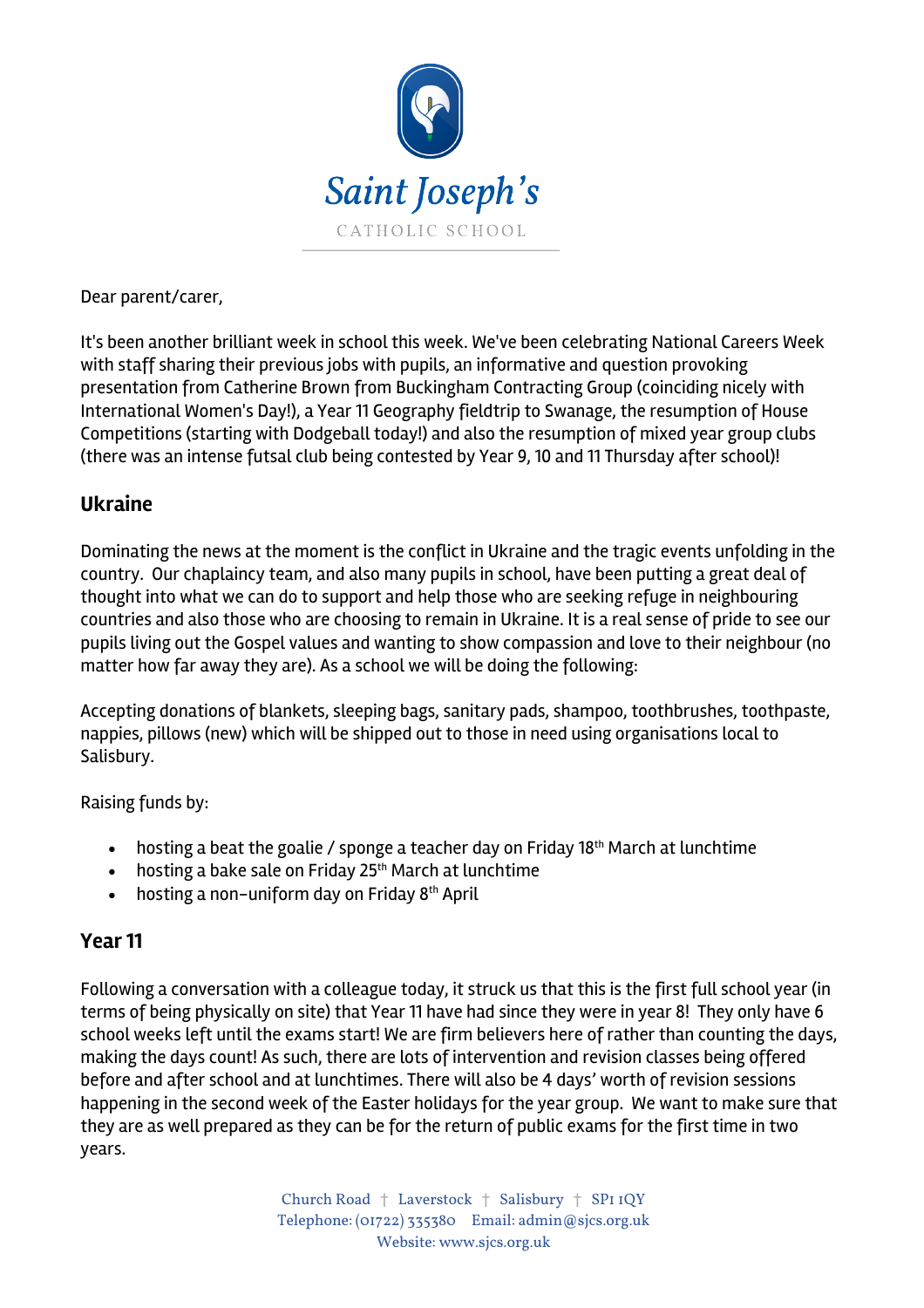

This week, Year 11 pupils have also been given a card to stamp when they arrive at their revision/intervention sessions and these stamps will work towards the reward of earning a place to go to Thorpe Park in late June once all the exams are finished.

We're also delighted to confirm that Prom will return this year too and will be held at Salisbury Racecourse on 30<sup>th</sup> June!

Next week is also the beginning of a two-week mock exam window to help prepare the pupils.

# **Year 8 Parents' Evening: Wednesday 23rd March**

Appointments are being booked up for the Year 8 parents evening with over half of the year group filling up appointments. Please do logon to https://saintjosephs.schoolcloud.co.uk/ to make your appointments if you have not done so already.

## **PE Clubs**

This half term's PE clubs are as follows:

- Tuesday Lunch: **GCSE Dance**
- Tuesday after School: **Yr7&8 football**, **Trampolining - all year groups**
- Wednesday after school: Yr9 Basketball, Netball all year groups
- Thursday before school: **Table Tennis club**
- Thursday lunch: **Yr7&8 Rugby**
- Thursday after school: **Y9-11 Football**
- Friday after school: **Yr10&11 Basketball**

## **The Big Sleep Update**

It was a real privilege and pleasure to be involved in The Big Sleep once again last Friday evening. We took our largest number of Big Sleepers (57 in total) and it looks like we'll also be raising our largest amount of funds too! At the latest reckoning we think we'll be raising around about £4,000 which is absolutely phenomenal! There are a few photos on our Twitter feed (@sjcssalisbury) and also, we feature prominently in the gallery from Salisbury Journal:

https://www.salisburyjournal.co.uk/news/19976651.alabare-big-sleep-makes-return-salisburycathedral-2022/

A special shout out goes out to all the car washers this week from Yr10 & Yr11 who have been doing an outstanding job washing staff cars! "We scrub so that you can shine" is our motto!